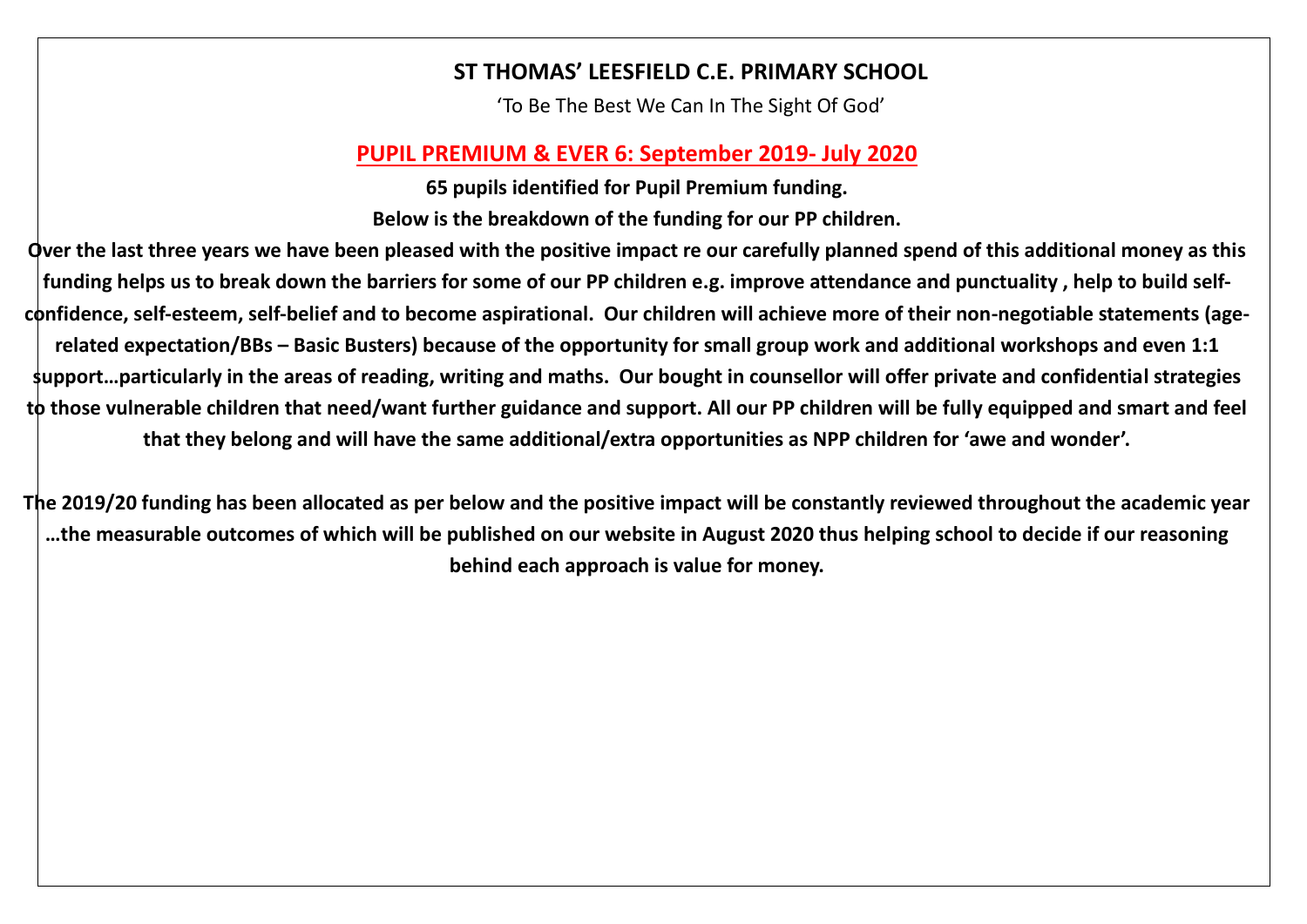| <b>PLANNED SPEND</b><br><b>ALLOCATION</b>                                                                          | <b>ALLOCATION in</b><br>£ | <b>EVALUATION</b>                                                                                                                                                                                                                                                                                                                                                                                            |
|--------------------------------------------------------------------------------------------------------------------|---------------------------|--------------------------------------------------------------------------------------------------------------------------------------------------------------------------------------------------------------------------------------------------------------------------------------------------------------------------------------------------------------------------------------------------------------|
| For 2019/2020                                                                                                      | 2019/2020                 |                                                                                                                                                                                                                                                                                                                                                                                                              |
| Group Tuition Y3,4,5, and 6<br>Maths, Writing & Building Self Esteem -<br>Extremely experienced UPS3 Teacher (PC). | £6245                     | Experienced UPS3 teacher taught specifically identified non- negotiable statements (in liaison<br>with the year group class teacher) that the 'catch up' children had struggled to fully grasp and<br>the 'more able' children quickly attained so that they moved rapidly onto 'deeper learning'<br>statements. Groups only taught up to March 20 <sup>th</sup> 2020 due to closure of schools - COVID-19.  |
| PP children 'more able' and PP children<br>'Catch upEmerging to expected Aim'                                      |                           | The 'Fix it/Catch up' sessions ensured that children's confidence in their own capabilities<br>dramatically improved under the care, experience, guidance and support from the well-<br>respected class teacher. (Case study file evidence available upon request). It was fantastic to<br>see/hear the children recognising and measuring their individual success and appreciating their                   |
| X8 ch in Y3; x14 ch in Y4; x12 ch in Y5; x11<br>ch in Y6<br>Throughout the year 1/2 day per week                   |                           | efforts and learning from the groups in Y3, 4, 5 and 6. Groups only taught up to March 20 <sup>th</sup><br>2020 due to closure of schools - COVID-19. Experienced teacher in the 'vulnerable' category so<br>unable to attend school from w/c 23/3/2020.                                                                                                                                                     |
| allocated between the classes/children.                                                                            |                           | Strategy/Approach - The 45 minutes for a group of 6 children has been developed into a very<br>successful approachoptimum concentration time for each group of identified PP children                                                                                                                                                                                                                        |
| End of year data will demonstrate value<br>added/progress/attainment                                               |                           | linked to the non- negotiable statements that each child aimed to achieve. The Y6 children<br>always attended their session at 8:15am-9am so the teaching & learning was always additional<br>to other school learning time. Success measured by number of non-negotiable statements<br>achieved beyond the usual classroom lessons. (see PC file for evidence).                                             |
|                                                                                                                    |                           | In-house cohort data (available on request) also illustrates favourable 'closing the gap or better'<br>between PP and NPP children in writing and maths for the 'Expected' and 'Exceeding' %s.<br>Particular success was achieved in Y6. Data/BBs taught and achieved for each child/group<br>available up until Friday 20 <sup>th</sup> March 2020 when sessions ceased due to the Coronavirus<br>pandemic. |
| <b>Learning Mentor</b><br>5 days per week Supporting Vulnerable<br>Families.                                       | £23,715                   | Our extremely experienced Learning Mentor constantly guided/supported our high expectations<br>re attendance and punctuality. She supported vulnerable families in a caring and practical way.<br>Attendance and punctuality was carefully monitored (daily) to ensure that each and every child<br>achieved as much learning time in school as was possible. All year group attendance figures              |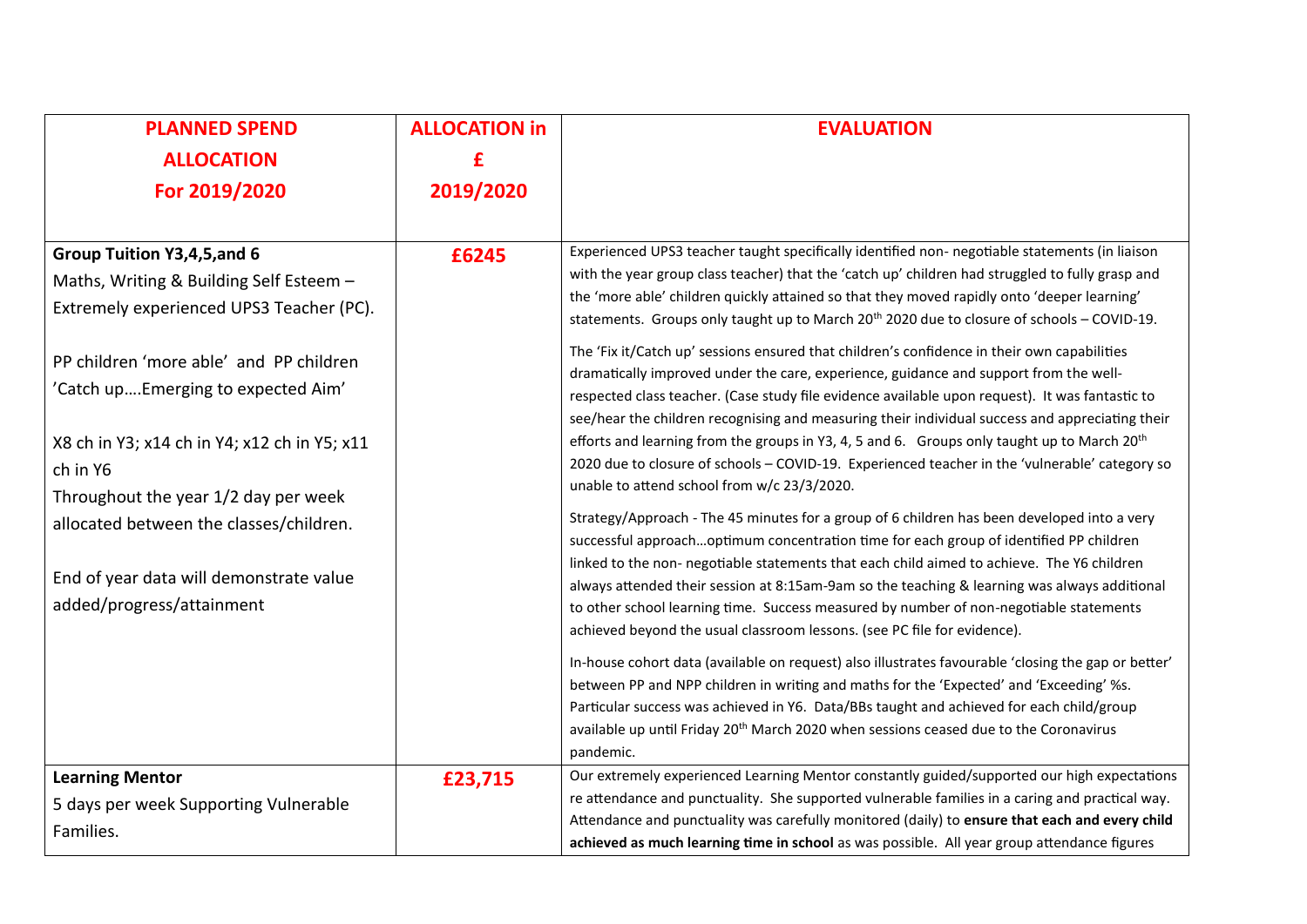| Dealing with outside agencies/support<br>when needed, 65 x Ever 6 FSM<br>pupils/families/pastoral care.<br>Headteachers also work alongside the LM<br>on a weekly basis to provide a consistent<br>approach and availability for our PP<br>children and families. |       | available for whole school from September 2019 to Friday 20 <sup>th</sup> March 2020. After this<br>attendance figures very different due to Coronavirus pandemic and the closure of school from<br>Friday 20 <sup>th</sup> March 2020. Prior to the closure of school, LC (Learning Mentor) Identified<br>individuals causing concern, parents attended Attendance Panel Meetings to agree further<br>positive strategy (case studies available upon request). Vulnerable groups were also tracked and<br>monitored throughout the academic year. In particular PP children % attendance against NPP<br>children was analysed termly with interventions put in place (telephone calls, face-to-face<br>meetings daily). From Monday 23 <sup>rd</sup> March 2020 (first day of school closure apart from Key<br>Worker and Vulnerable children), school worked very hard to ensure all of our children falling<br>under these two categories attended school (see attendance data for the COVID-19 period). The<br>Learning Mentor worked from home (on a rota, plus classed as a 'vulnerable' member of staff -<br>Risk Assessment completed) whilst the Headteachers worked from school on a daily basis.<br>Home visits were also undertaken to ensure the welfare of vulnerable children not attending<br>school (see CPOMS incident logs). School remained 'open' throughout the time with around 30<br>children attending on a daily basis from March to May 2020. From June 1st 2020, we also |
|-------------------------------------------------------------------------------------------------------------------------------------------------------------------------------------------------------------------------------------------------------------------|-------|------------------------------------------------------------------------------------------------------------------------------------------------------------------------------------------------------------------------------------------------------------------------------------------------------------------------------------------------------------------------------------------------------------------------------------------------------------------------------------------------------------------------------------------------------------------------------------------------------------------------------------------------------------------------------------------------------------------------------------------------------------------------------------------------------------------------------------------------------------------------------------------------------------------------------------------------------------------------------------------------------------------------------------------------------------------------------------------------------------------------------------------------------------------------------------------------------------------------------------------------------------------------------------------------------------------------------------------------------------------------------------------------------------------------------------------------------------------------------------------------------|
|                                                                                                                                                                                                                                                                   |       | welcomed back our Year 1 and Year 6 pupils (partial re-opening of schools) taking our<br>attendance to around 90 children per day - see attendance data/registers from March-July<br>2020. We continued to have close links with Outside Agencies including Social Care and<br>managed to have all of our Children Looked After and Children In Need in school so that we<br>could monitor their welfare and offer much needed support to the families.                                                                                                                                                                                                                                                                                                                                                                                                                                                                                                                                                                                                                                                                                                                                                                                                                                                                                                                                                                                                                                              |
| <b>Teacher Assistant (Performance</b><br><b>Management Target)</b><br>Rec - 25% x TA salary (x 8 children)<br>Specific role to ensure PP achievement.                                                                                                             | £5854 | See in-house data for success with small identified group of children plus Performance<br>Management evidence/data. WF constantly ensuring that the PP children received additional<br>support with specific EY curriculum areas and daily phonics. Careful guided liaison with parents<br>(workshops) re how to continue to support their child's reading. Heads met with WF for interim<br>Performance Management (Feb/March 2020) and at that time, on-track for end of year results.<br>However, due to COVID-19 the work/sessions could not be completed with all the targeted<br>children. Those attending school throughout the pandemic and the subsequent partial re-<br>opening of school did still benefit from the sessions with this member of staff.                                                                                                                                                                                                                                                                                                                                                                                                                                                                                                                                                                                                                                                                                                                                   |
| <b>Teacher Assistant (Performance</b><br><b>Management Target)</b><br>$Y1 - 25\%$ x TA salary (x 8 children)<br>Specific role to ensure PP achievement.                                                                                                           | £3605 | See in-house data for success with small identified group of children (7 PP children) plus<br>Performance Management evidence/data. NW constantly ensuring that the PP children<br>received additional support with specific age-related objectives (BBs) for Reading, Writing,<br>Maths and daily phonics. Careful guided liaison with parents (workshops) re how to continue to<br>support their child's reading as well as extra 'fix-it' clubs and targeted home learning.<br>However, due to COVID-19 the work/sessions could not be completed with all the targeted<br>children. Those attending school throughout the pandemic and the subsequent partial re-                                                                                                                                                                                                                                                                                                                                                                                                                                                                                                                                                                                                                                                                                                                                                                                                                                 |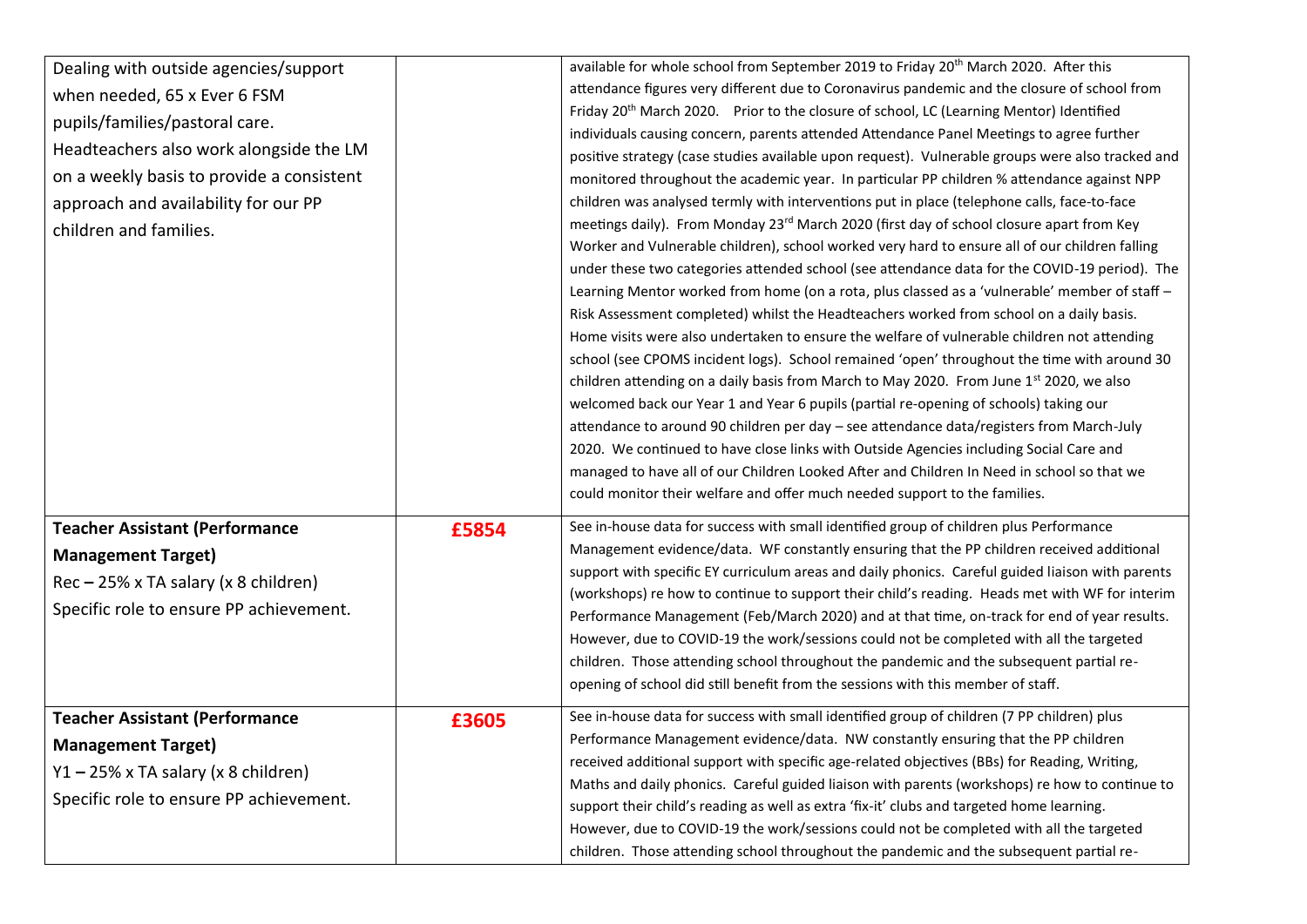|                                                                                                                                                                                          |        | opening of school did still benefit from the sessions with this member of staff.                                                                                                                                                                                                                                                                                                                                                                                                                                                                                                                                                                                                                                      |
|------------------------------------------------------------------------------------------------------------------------------------------------------------------------------------------|--------|-----------------------------------------------------------------------------------------------------------------------------------------------------------------------------------------------------------------------------------------------------------------------------------------------------------------------------------------------------------------------------------------------------------------------------------------------------------------------------------------------------------------------------------------------------------------------------------------------------------------------------------------------------------------------------------------------------------------------|
| <b>Teacher Assistant (Performance</b><br><b>Management Target)</b><br>Y2-25% x TA salary (x 7 children)<br>Specific role to ensure PP achievement.                                       | £5070  | See in-house data for success with small identified group of children plus Performance<br>Management evidence/data. SBir constantly ensuring that the PP children received additional<br>support with specific Y2 age-related objectives (BBs). Careful guided liaison with parents<br>(workshops) re how to continue to support their child's reading as well as additional, daily<br>intervention sessions for reading, writing and maths. However, due to COVID-19 the<br>work/sessions could not be completed with all the targeted children. Those attending school<br>throughout the pandemic and the subsequent partial re-opening of school did still benefit from<br>the sessions with this member of staff. |
| <b>Teacher Assistant (Performance</b><br><b>Management Target)</b><br>$Y3 - 25\%$ x TAs salary $- 2$ TAs equivalent to<br>1 TA (x 7 children)<br>Specific role to ensure PP achievement. | £5863  | See in-house data for success with small identified group of children plus Performance<br>Management evidence/data. SP/MH constantly ensured that the PP children received<br>additional support with specific Y3 age-related objectives (BBs). Careful guided liaison with<br>parents plus 'catch-up' before school sessions. Daily intervention sessions for reading, writing<br>and maths including TT Rockstars. As previously stated, much of the intended outcome could<br>not be achieved due to the Coronavirus pandemic. However, everything ran as intended prior to<br>Lockdown on March 20 <sup>th</sup> 2020.                                                                                            |
| <b>Teacher Assistant (Performance</b><br><b>Management Target)</b><br>Y4 - 25% x Trainee Teacher salary (x 7<br>children)<br>Specific role to ensure PP achievement.                     | £5938  | See in-house data for success with small identified group of children plus Performance<br>Management evidence/data including Teaching standards. NW constantly ensured that the PP<br>children received additional support with specific Y4 age-related objectives (BBs and BB+).<br>Careful guided liaison with parents (workshops) plus 'catch-up' before/after school sessions.<br>Daily intervention sessions for reading, writing and maths including TT Rockstars. As previously<br>stated, much of the intended outcome could not be achieved due to the Coronavirus pandemic.<br>However, everything ran as intended prior to Lockdown on March 20 <sup>th</sup> 2020.                                        |
| <b>Teacher Assistant (Performance</b><br><b>Management Target)</b><br>$Y5 - 50\%$ x TAs salary (x 13 children)<br>Specific role to ensure PP achievement.                                | £11876 | See in-house data for success with small identified group of children (x13) plus Performance<br>Management evidence/data. SPi constantly ensured that the PP children received additional<br>support with specific Y5 age-related objectives (BBs and BB+). Careful guided liaison with<br>parents (workshops) plus 'catch-up' before/after school sessions. Daily intervention sessions for<br>reading, writing and maths including TT Rockstars. As previously stated, much of the intended<br>outcome could not be achieved due to the Coronavirus pandemic. However, everything ran as<br>intended prior to Lockdown on March 20 <sup>th</sup> 2020.                                                              |
| <b>Teacher Assistant (Performance</b><br><b>Management Target)</b><br>Y6 - 50% x TAs salary (x 12 children)                                                                              | £9518  | See in-house data for success with small identified group of children (x11) plus Performance<br>Management evidence/data. AB constantly ensured that the PP children received additional<br>support with specific Y6 age-related objectives (BBs and BB+). Careful guided liaison with                                                                                                                                                                                                                                                                                                                                                                                                                                |